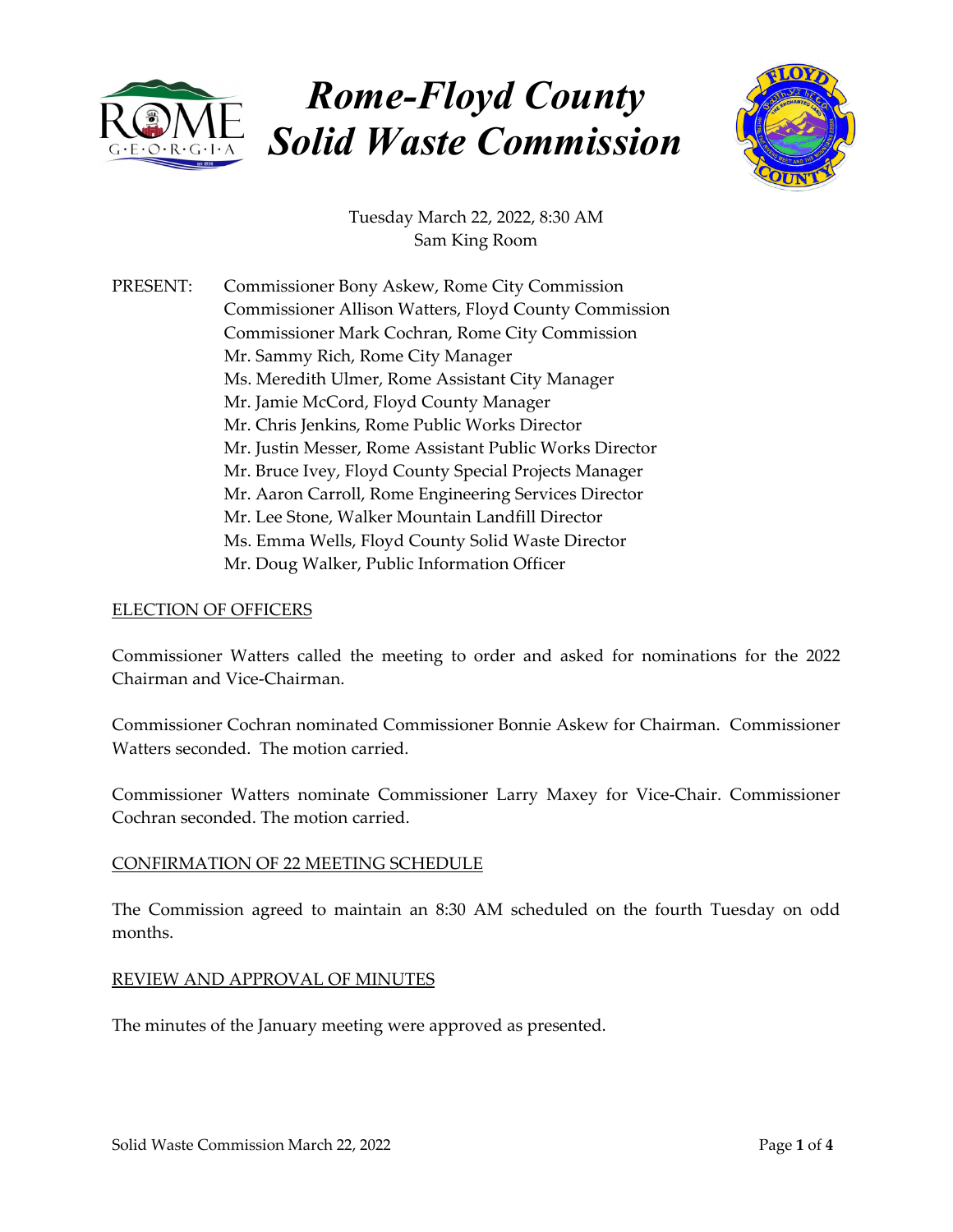## Fox Manufacturing Property Corrective Action Plan

Mr. Jenkins reported on the Fox Manufacturing property Corrective Action Plan. He noted the City and County Governments have shared responsibility for this property since 1986 when it was donated to us. The site had been used consistently as a furniture company from 1885. This industry uses chemicals to treat lumber. In 1986, EPD began performing regular inspections on the property and detected mostly lead and arsenic on the site. He added that as owners, we have been responsible for the continued monitoring of the site for several decades, which is about to finally come to an end. We hired a new engineering consultant two years ago who has been working diligently for that outcome.

The property sold two years ago, but in this situation, the responsibility for the site is not transferred to the new owners but shared with them. The City has taken the position of facilitating the work with EPD on this including managing the corrective actions that include monitoring and reporting. but have recently been working with our consultant to get this property off EPD's hazardous site inventory. EPD has a list of risk reduction standards that have been working to meet. We will be meeting with the new property owners to hopefully get them to agree to a uniform environmental covenant, which contains restrictions on the property use and excludes any residential use or earth work on the site.

The City, County and Solid Waste Commission have born the entire cost of work with engineers, consultants and EPD with costs up to \$40,000. The new contract we are about to sign is for \$5000. Mr. McCord asked if the wells would continue to be active. Mr. Jenkins replied there are three wells that continue to be monitored annually. He added there are no problems with the ground water, only with the soil. The current use is for warehouse storage which coincides with EPD's requirement for a deed restriction against digging or excavation on the site. Mr. Jenkins added that this report is for informational purposes and does not require any formal action.

#### NEW BUSINESS

#### Discussion Regarding Amnesty Day for Tires

Mr. Jenkins invited Ms. Wells to discuss the upcoming Amnesty Day event. She reported that she procured a \$6880 grant to cover the cost of the event that will take place on April 23<sup>rd</sup> from 9 AM until 3 PM at the GE site. Ms. Wells said she applied for a budget for 4000 passenger tires and100 large tractor tires, making the guidelines very clear. They would not accept any commercial tires and a maximum of 10 tires per vehicles and vehicles must have a Floyd County tag. They decided to have the event at GE to be easier for residents than the Braves Stadium. Appointments are not required. She noted that the hauler is Liberty Tires, and they will drop of trailers the day before off the day before the event.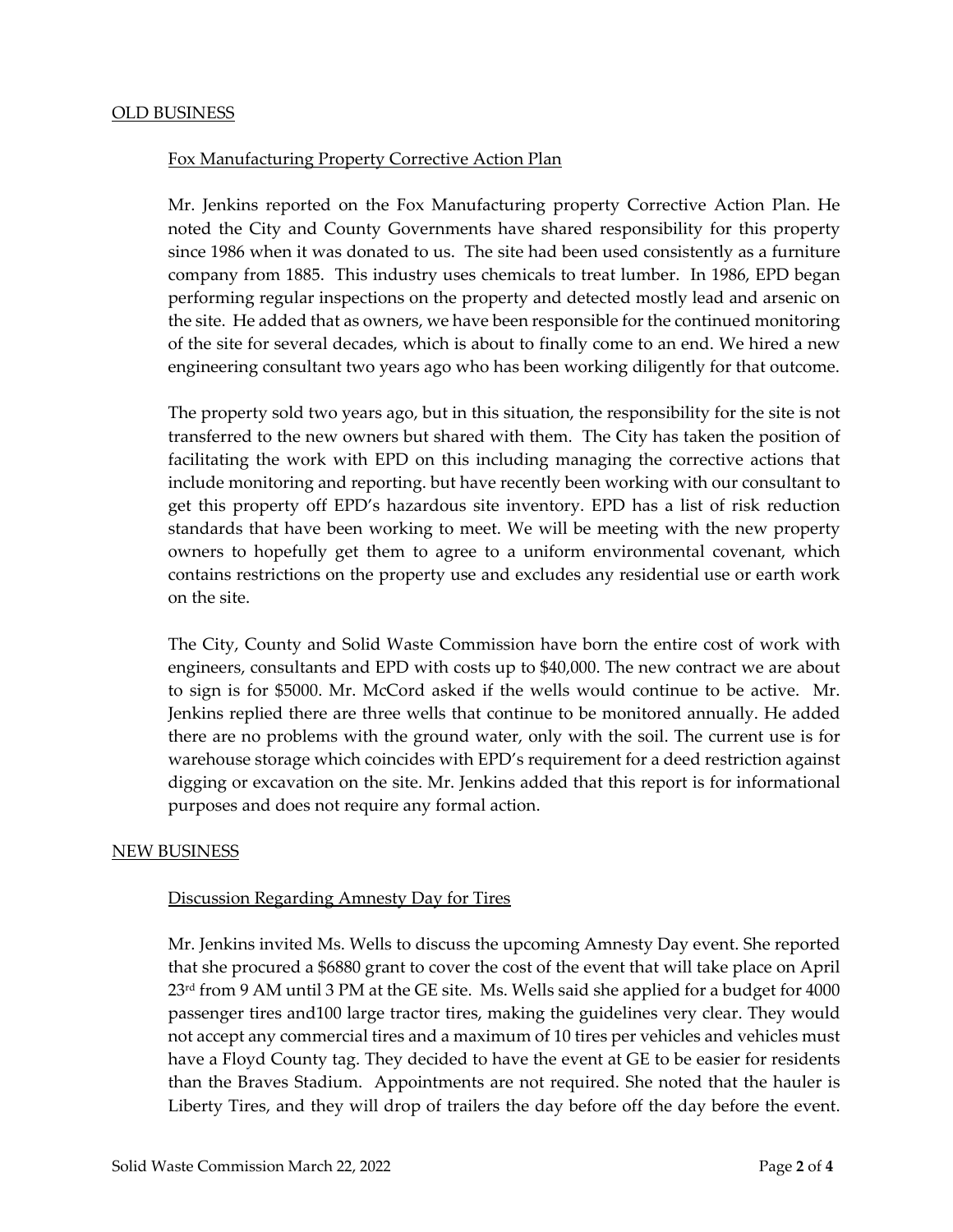The event is being marketed on Facebook, and there will be flyers given out at the Recycling Center and at the landfill.

# Cardboard and Latex Bunkers

Ms. Wells reported there is a new carboard bunker in the front of the Recycling Center that has been very efficient. It is a great improvement from the dumpsters that it replaces which were unsightly. The latex bunker was completed about three weeks ago. It is about 6 feet tall with concrete walls and a roof. We are placing leaf debris and sawdust in the bunker so we can pour the paint out to be absorbed there and then dispose of it once dried. The has saved a great deal of time and money in disposal.

She announced that the next HHW event will be held on May  $21^{st}$ . We just had an electronics event this past Saturday and had 148 people participate. She noted the addition of online sign‐ups has been a major improvement with a significant reduction in phone calls.

# MONTHLY REPORTS

# Recycling Center

# Operations Report

Ms. Wells presented the operations report. She noted we recently hired a new administrative assistant. She noted that curbside trucks were down slightly in February, which is due to it being a shorter month, but we are basically on track for where we should be. We sent out a lot of cardboard and have a great relationship with our residual buyer. We have put up new since at our remote sites and at the Center to clarify exactly what we will accept as well as noting our drop off area is open 24/7. She added the price for mixed paper is very high right now.

## Financial Report

Ms. Wells presented the unaudited financials for 2021. She noted there were a lot of big expenses for supplies. We have budgeted for a new forklift and two new side dump trailers to place out front of the Center. We haven't had any unusual expenses so far this year.

## Walker Mountain Landfill

## Operations Report

Mr. Stone presented the February operations report. He noted that garbage was up. We were 577 tons over this time last year. C&D was up 549 tons from last year. Inert is up 832 tons from last year. Tires were down. Overall, we were up 1957 tons year-to-date over last